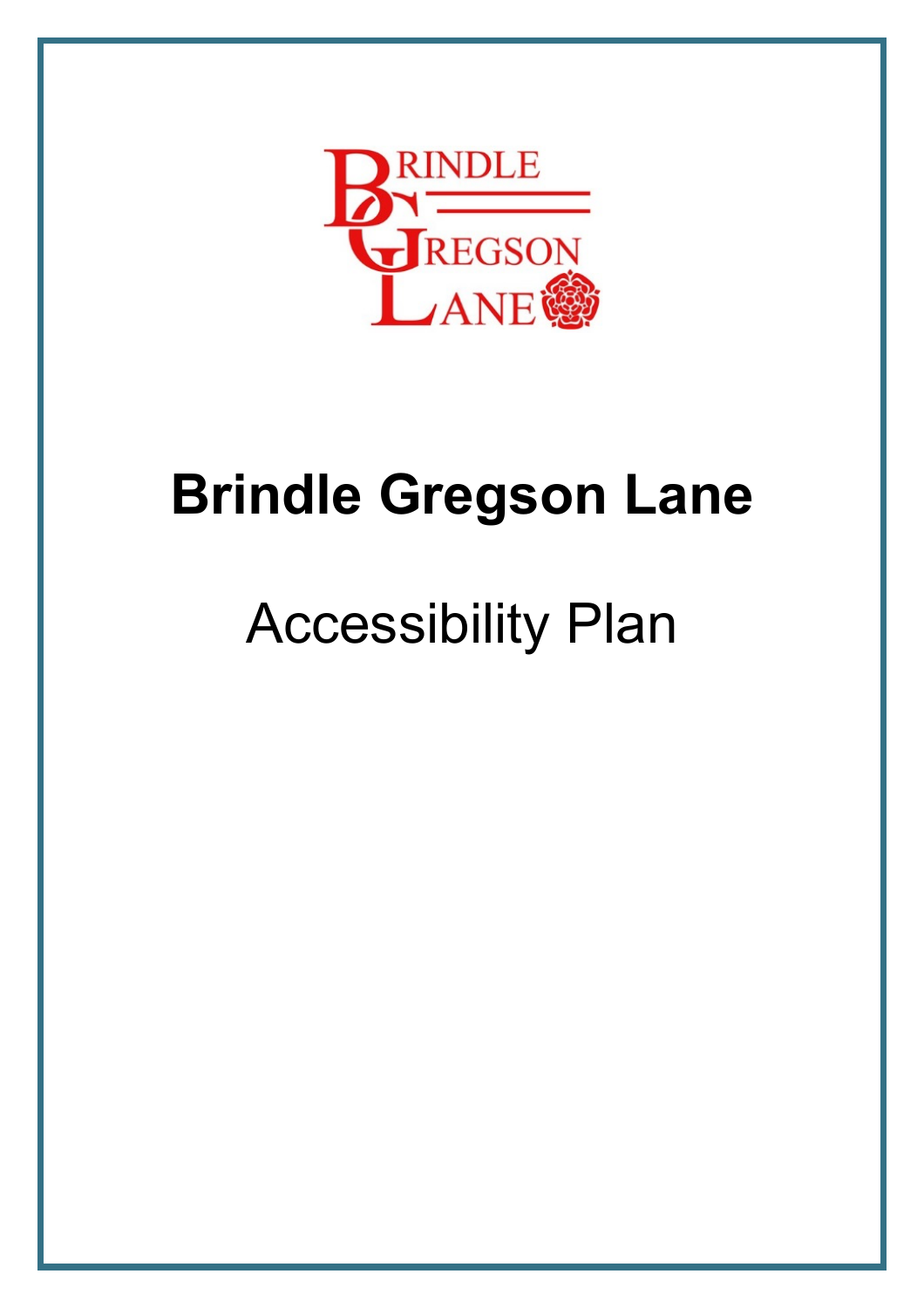### **Contents:**

- Aims of the Accessibility Plan
- 1. The accessibility audit
- 2. Planning duty 1: Curriculum
- 3. Planning duty 2: Physical environment
- 4. Planning duty 3: Information

M Melling 26.10.20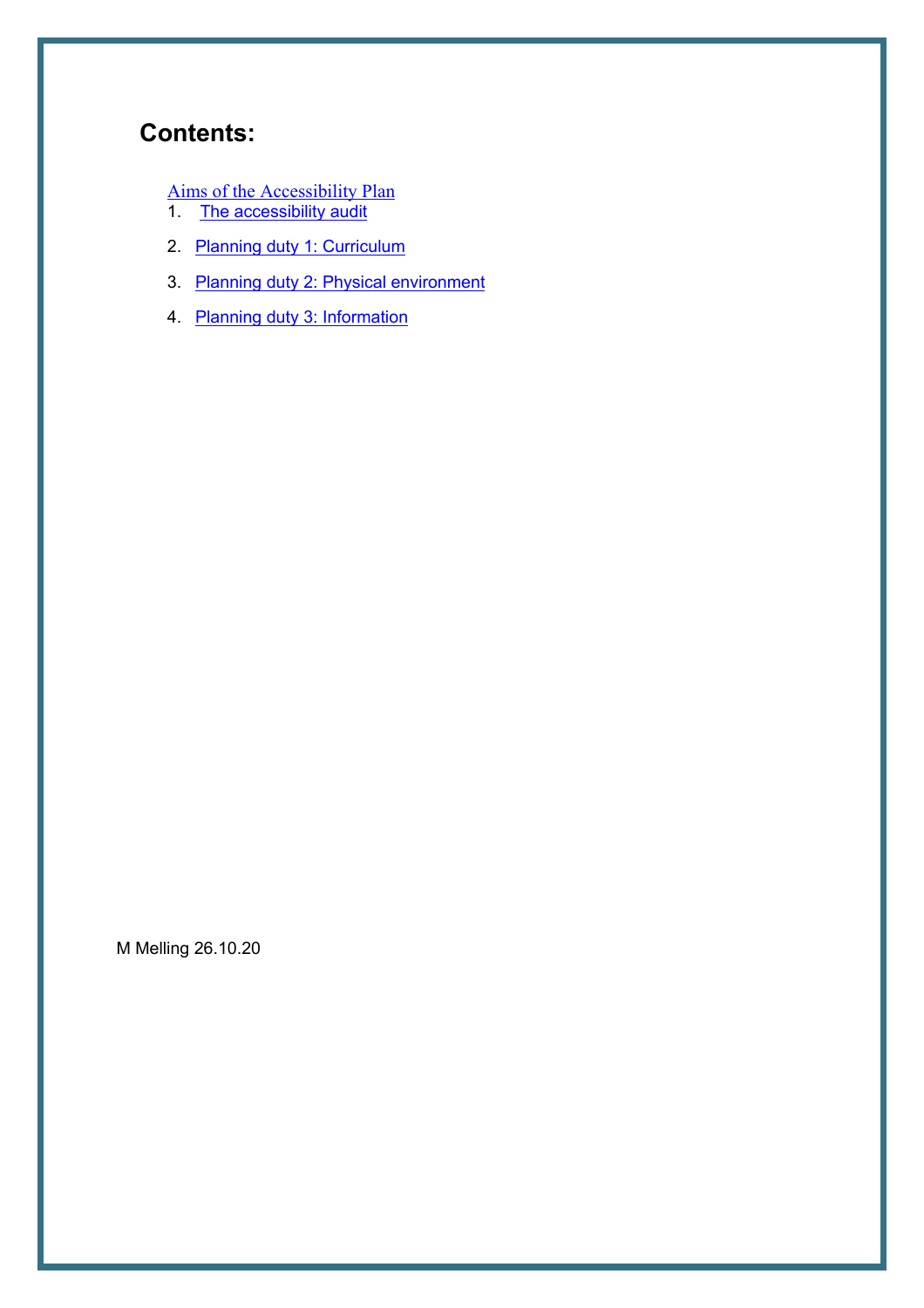#### **Aims of the Accessibility Plan**

This plan outlines how Brindle Gregson Lane Primary School aims to increase access to education for pupils with disabilities in the three areas required by the planning duties in the Equality Act 2010 (i.e. the curriculum, physical environment and information).

A person is regarded as having a disability under the Act where they have a physical or mental impairment that has a substantial and long-term adverse effect on their ability to carry out normal day-to-day activities.

This plan aims to:

- Increase the extent to which pupils with disabilities can participate in the curriculum.
- Improve the physical environment of the school to enable pupils with disabilities to take better advantage of education, benefits, facilities and services provided.
- Improve the availability of accessible information to pupils with disabilities.

The above aims will be delivered within a reasonable timeframe, and in ways which are determined after taking into account pupils' disabilities and the views of parents and pupils. In the preparation of an accessibility strategy, the LA must have regard to the need to allocate adequate resources in the implementation of this strategy.

The governing board also recognises its responsibilities towards employees with disabilities and will:

- Monitor recruitment procedures to ensure that individuals with disabilities are provided with equal opportunities.
- Provide appropriate support and provision for employees with disabilities to ensure that they can carry out their work effectively without barriers.
- Undertake reasonable adjustments to enable staff to access the workplace.

The plan will be resourced, implemented, reviewed and revised in consultation with:

- Pupils' parents.
- The Headteacher and other relevant members of staff.
- Governors.
- External partners.

This plan is reviewed every three years to take into account the changing needs of the school and its pupils. The plan is also reviewed where the school has undergone a refurbishment.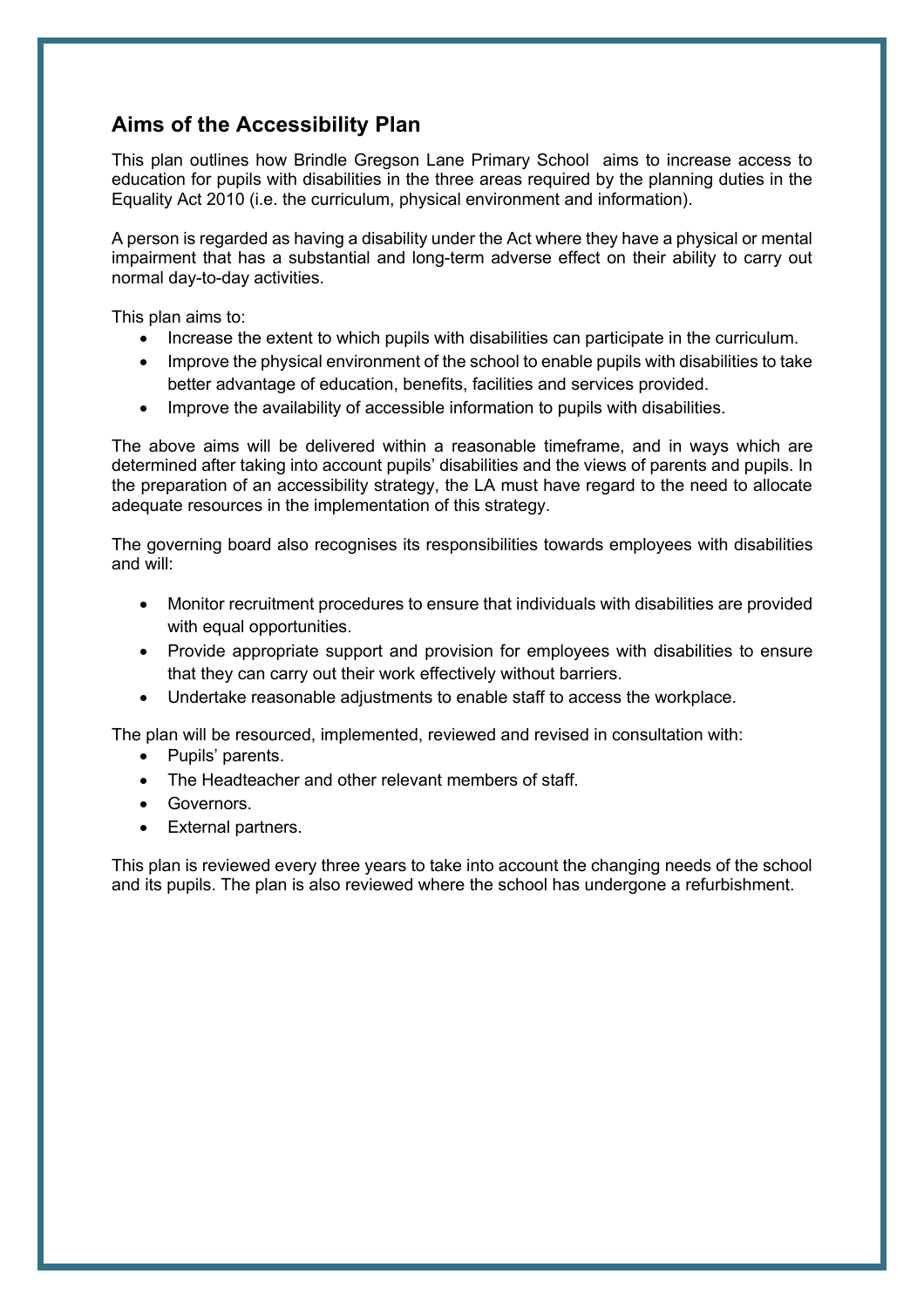#### **The accessibility audit**

- 1.1. The governing board will undertake an **annual** Accessibility Audit.
- 1.2. The audit will cover the following three areas:
	- **Access to the curriculum**  the governing board will assess the extent to which pupils with disabilities can access the curriculum on an equal basis with their peers.
	- **Access to the physical environment**  the governing board will assess the extent to which pupils with disabilities can access the physical environment on an equal basis with their peers.
	- Access to information the governing board will assess the extent to which pupils with disabilities can access information on an equal basis with their peers.
- 1.3. When conducting the audit, the governing board will consider all kinds of disabilities and impairments, including, but not limited to, the following:
	- **Ambulatory disabilities**  this includes pupils who use a wheelchair or mobility aid
	- **Dexterity disabilities**  this includes those whose everyday manual handling of objects and fixtures may be impaired
	- **Visual disabilities**  this includes those with visual impairments and sensitivities
	- **Auditory disabilities**  this includes those with hearing impairments and sensitivities
	- **Comprehension**  this includes hidden disabilities, such as autism and dyslexia
- 1.4. The findings from the audit will be used to identify short-, medium- and longterm actions to address specific gaps and improve access.
- 1.5. All actions will be carried out in a reasonable timeframe, and after taking into account pupils' disabilities and the preferences of their parents.
- 1.6. The actions that will be undertaken are detailed in the following sections of this document.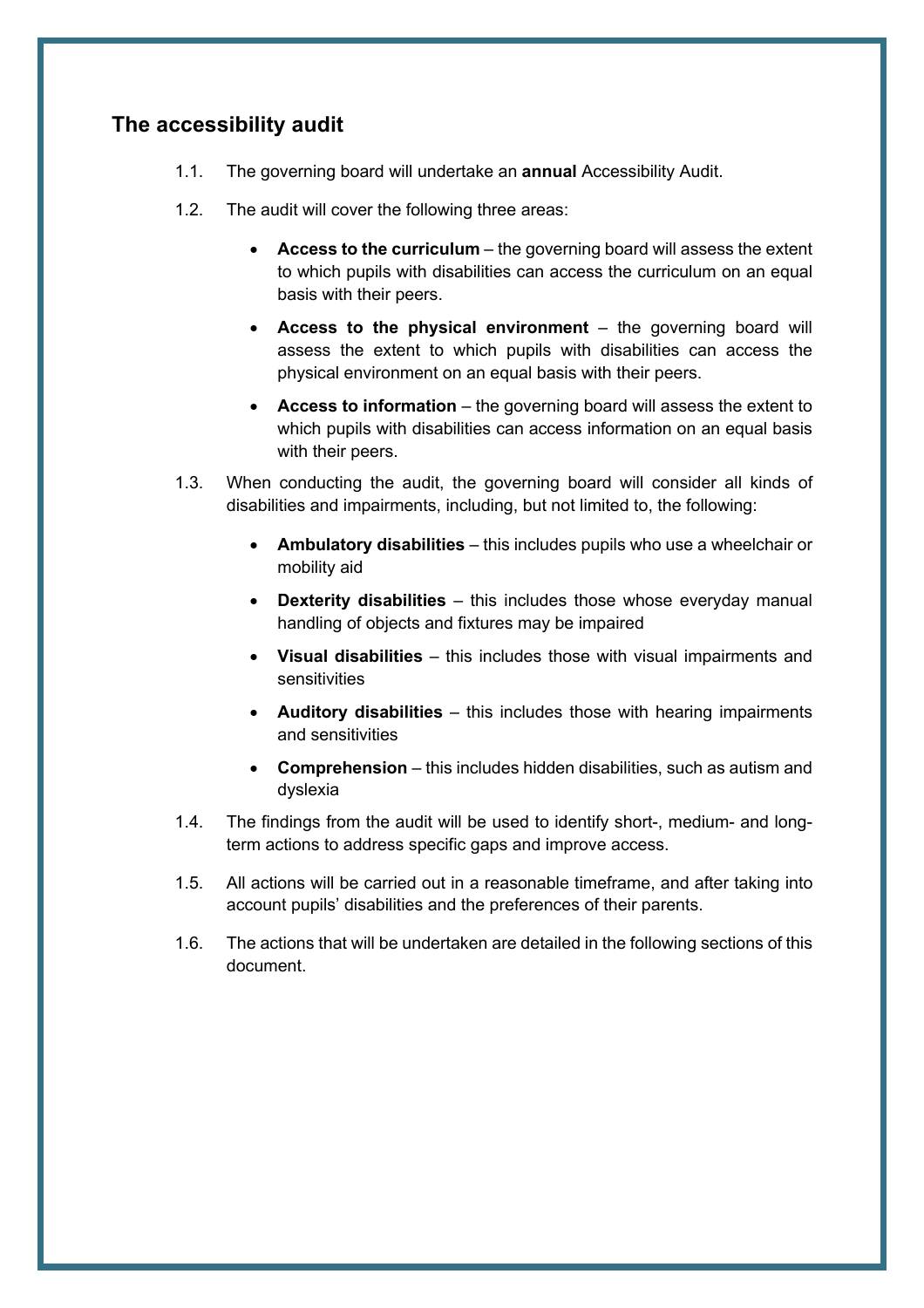## **Planning duty 1: Curriculum**

|                    | <b>Issue</b>                                                                    | What                                                                                                          | <b>Who</b>                                            | When        | <b>Outcome</b>                                                                               | <b>Review</b>  |
|--------------------|---------------------------------------------------------------------------------|---------------------------------------------------------------------------------------------------------------|-------------------------------------------------------|-------------|----------------------------------------------------------------------------------------------|----------------|
| <b>Short term</b>  | Staff members need to<br>not whether the<br>curriculum is<br>accessible         | Audit of the<br>curriculum                                                                                    | Headteacher,<br>teachers,<br><b>SENCO</b>             | Spring 2021 | Management and teaching<br>staff are aware of the<br>accessibility gaps in the<br>curriculum | Summer<br>2021 |
|                    | Staff members to<br>develop the skills to<br>support pupils with<br><b>SEND</b> | <b>INSET provided</b><br>to staff members<br>Training for<br>teachers on<br>differentiating the<br>curriculum | Headteacher,<br>external<br>advisors.<br><b>SENCO</b> | Summer 2021 | Staff members have the<br>skills to support pupils with<br><b>SEND</b>                       | Autumn<br>2021 |
| <b>Medium term</b> | School trips to<br>continue to take into<br>account pupils with<br><b>SEND</b>  | Needs of pupils<br>with SEND are<br>incorporated into<br>the planning<br>process                              | Teachers,<br><b>SENCO</b>                             | Summer 2021 | Planning of school trips<br>takes into account pupils<br>with SEND                           | Autumn<br>2021 |
| Long term          | Pupils with SEND<br>need greater access<br>lessons                              | Provide tablets<br>and other<br>adjustments for<br>pupils with SEND                                           | Headteacher,<br>ICT manager,<br><b>SENCO</b>          | Autumn 2021 | Pupils with SEND can<br>access lessons                                                       | Spring<br>2022 |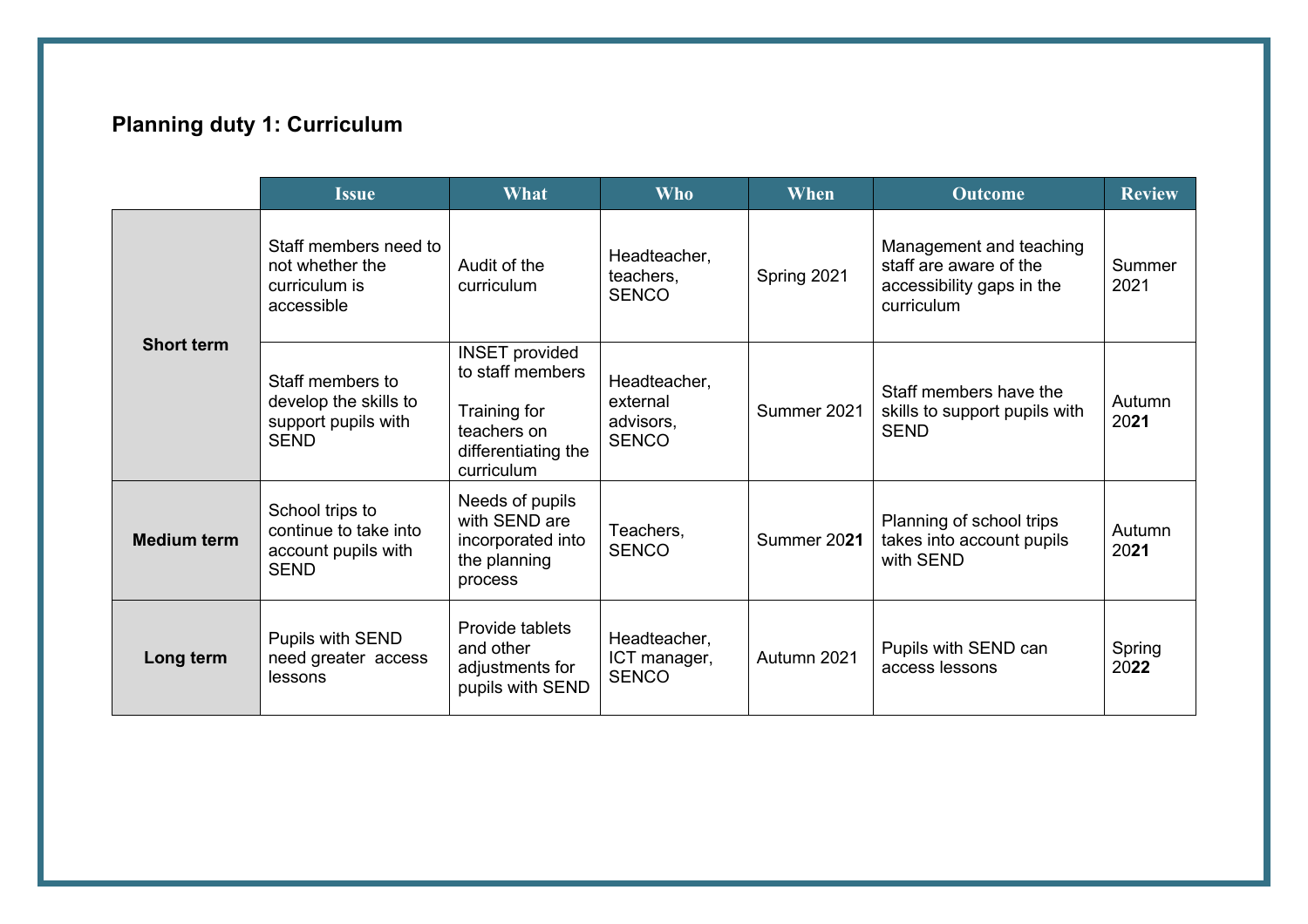## **Planning duty 2: Physical environment**

|                    | <b>Issue</b>                                                                                                 | What                                              | <b>Who</b>                              | When        | <b>Outcome</b>                                                                                                      | <b>Review</b>  |
|--------------------|--------------------------------------------------------------------------------------------------------------|---------------------------------------------------|-----------------------------------------|-------------|---------------------------------------------------------------------------------------------------------------------|----------------|
| <b>Short term</b>  | Management to review<br>if the school's physical<br>environment is<br>accessible                             | Audit of physical<br>environment                  | <b>Building</b><br>surveyors            | Spring 2021 | School is aware of<br>accessibility barriers to its<br>physical environment and will<br>make a plan to address them | Summer<br>2021 |
| <b>Medium term</b> | Learning environment<br>of pupils with visual<br>impairments to be<br>more accessible                        | Incorporation of<br>appropriate<br>colour schemes | Headteacher,<br><b>SENCO</b>            | Summer 2021 | Learning environment is<br>accessible to pupils with<br>visual impairments                                          | Autumn<br>2021 |
|                    |                                                                                                              |                                                   |                                         |             |                                                                                                                     |                |
| Long term          | Improve and maintain<br>access to the physical<br>environment: ramps,<br>corridors, disabled<br>parking bays | <b>Construction work</b><br>undertaken            | Headteacher,<br>building<br>contractors | Summer 2022 | School buildings are fully<br>accessible                                                                            | Autumn<br>2022 |